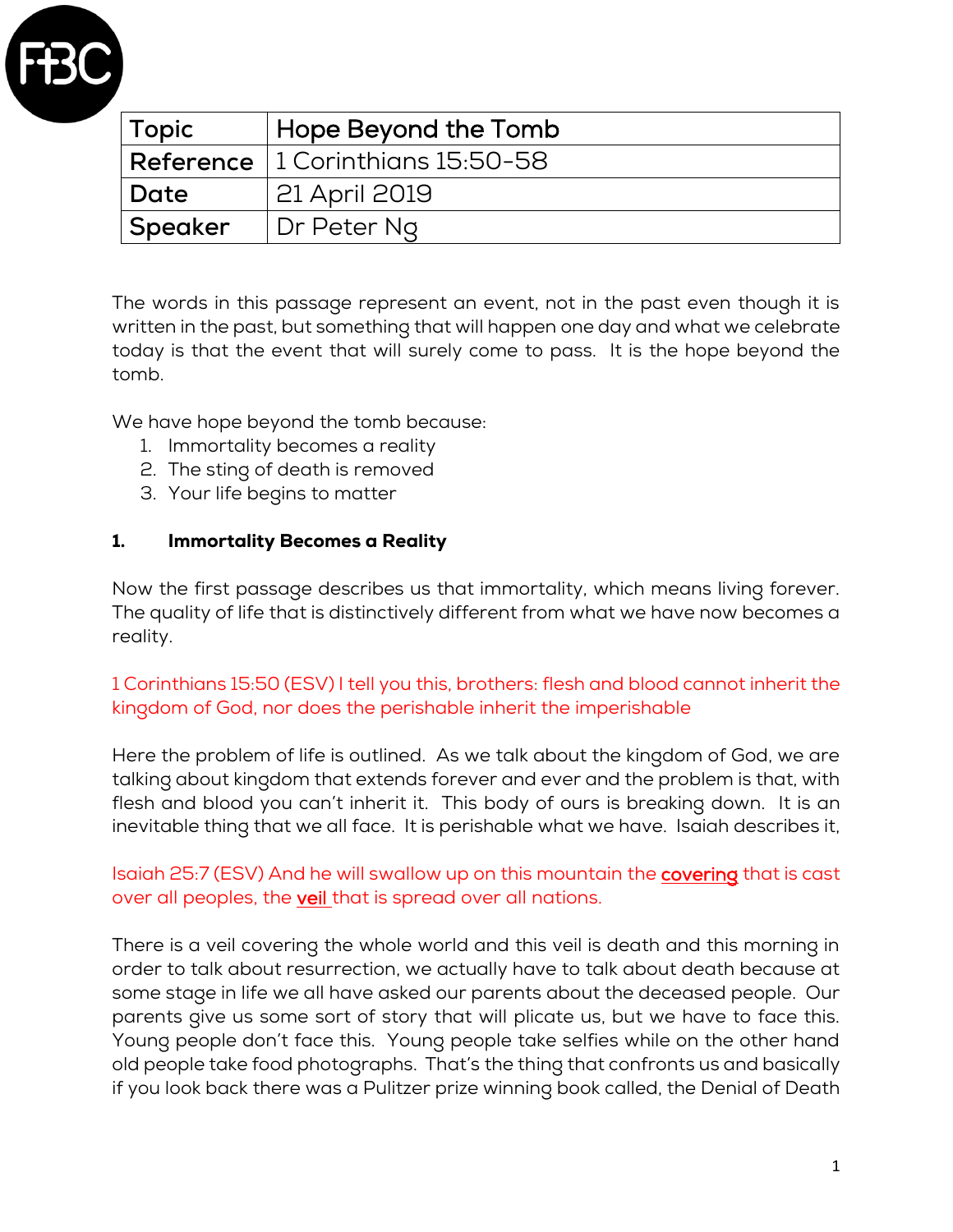

by Ernest Becker and this basically guided the thinking of the secular world over the last 30-40 years since he wrote this book. A passage from this tell us,

This is the terror: to have emerged from nothing, to have a name, consciousness of self, deep inner feelings, an excruciating inner yearning for life and self- expression—and with all this yet to die.

That's why at some stage in life you wake up in the morning and you would ask your parents, why is uncle gone and will that happen to me, because of all the beautiful things you experience in this life, you savor and yet at one day you got to face the fact, it is going to go away and then why bother. So therefore we began to do all sorts of things in order to handle this terror without our hearts where we do all that.

There have been over 400 psychological studies done to look at this question and they have come out with this idea that there is a death bias. There is a bias to believe that we can live on forever regardless of the evidence. This bias actually shapes the courses of history. It shapes the behavior of men. It shapes what you do with your life and there are four commonalities scientists have found of this immortality stories that we tell ourselves. It is retold time and a time again and in culture. You can see that in almost all cultures. There are four stories which are common and the first one is basically we want to live longer or forever. We have to do something, so therefore today it is not global warming, it is plastic. So therefore we have to cleanup our plastic, make the world last longer. If not then some of us who are exploring world's beyond, we have a planet called Proxima Centauri B. If you get on the space shuttle and you want to travel there, it will take you 148800 years to get there.

Mark Twain actually quoted towards the end of his life, "life would be happier if we could be born at the age of 80 and gradually approach 18." We can use a lot of worldly things to make us look younger, but inside we are still aging. Aubrey De Grey started an institute where they are actually looking at prolonging life and he says, the main problem with dying is the fact that we are aging. We got to stop aging. The cure for aging is neither prevention nor medication, it is repair and he thinks basically it is the mitochondria which are the energy packets into our cells, they are wearing down all the time and because of the DNA damage inside this mitochondria. So therefore if you can repair this damage with chemicals we could live longer. If they can slow down the aging process, you could live to 120. In fact, they have done this in fruit flies with extension of life to 20% and mice 35%.

The other idea of immortality comes out again and again is the eternal soul. Somehow the Greeks recognized that the body is made of the body and then there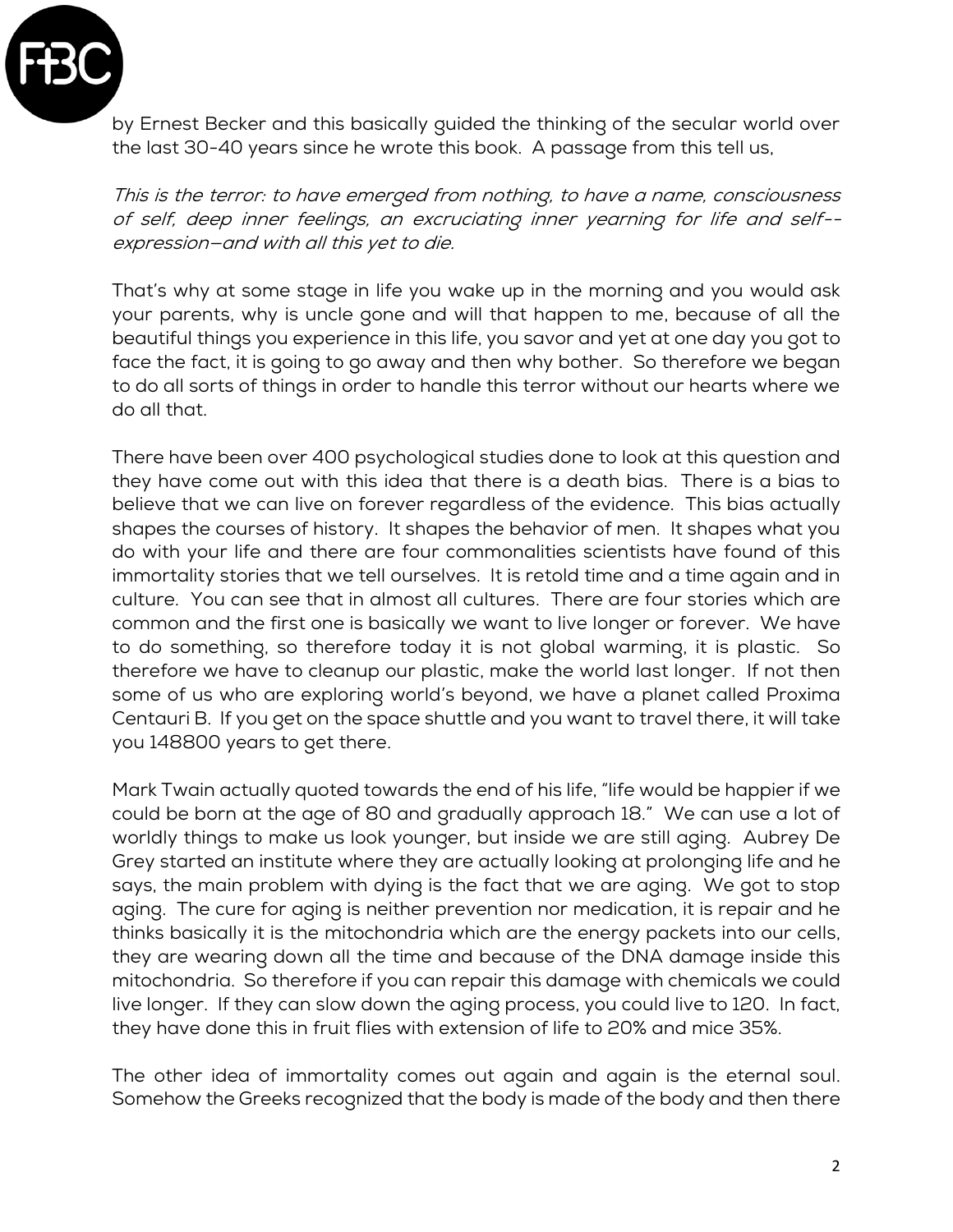

is a spiritual part of it. When you die, you can't avoid that but somehow your soul gets transported to the gods as it were and this idea has been repeated time and time again, in fact liberal churches actually believe that resurrection was actually spiritual rather than physical. We don't believe that and the idea has trickled down and you can see even in our generation we have got this idea of the brain and if you can download your brain into a computer, the essence of your voice can be stored and you press the button and you come to life again, but scientists have also found that you can't extract a person from its brain. The brain is an organic thing and if brain dies everything else dies with it. So that's the problem.

The third one immorality story that we tell ourselves, to comfort ourselves, to react against death is this idea of legacy. People have this idea, Ziona Chana in India married 34 women and he has got 94 children, 33 grandchildren and he will live forever in the lives and the legacy of his children, but as Woody Allen said, I don't want to live in my children, I want to live in my own apartment. So when you die, you die and your children are different from you.

The fourth immorality story that comes up time and time in society and in history is basically rebirth, which is a Hindu idea of resurrection. That somehow this life will come back again. Rebirth is as old as Buddhism and as old as Hinduism and the modern one is cryopreservation. Just before you die, we chop off your head and we freeze it. In a couple of hundred years from now we reanimate you with a bionic body with your head there and the voice is still there. So these immortality stories are facts.

400 studies have shown that time and time again, society has these stories, why, but scientist who are secular believe that these stories are cooked up, so that man can deal with the reality and awful issue of death. But I think that is a little bit biased because you have to face the facts. The facts are, if there are all these immorality stories, could it also be that they are not cooked up, so you can deal with the reality of death but it could also be that they are deeply embedded in our psyche because God has put it there. That's actually much more logical. You know, you look at the facts and face the facts itself. Let's go back to Ecclesiastes, the smartest man in the world at that time was Solomon and he writes,

Ecclesiastes 3:11 (ESV) He has made everything beautiful in its time. Also, he has put eternity into man's heart, yet so that he cannot find out what God has done from the beginning to the end.

There is eternity into man's heart that's why always looking forward. That's why there are immortality stories.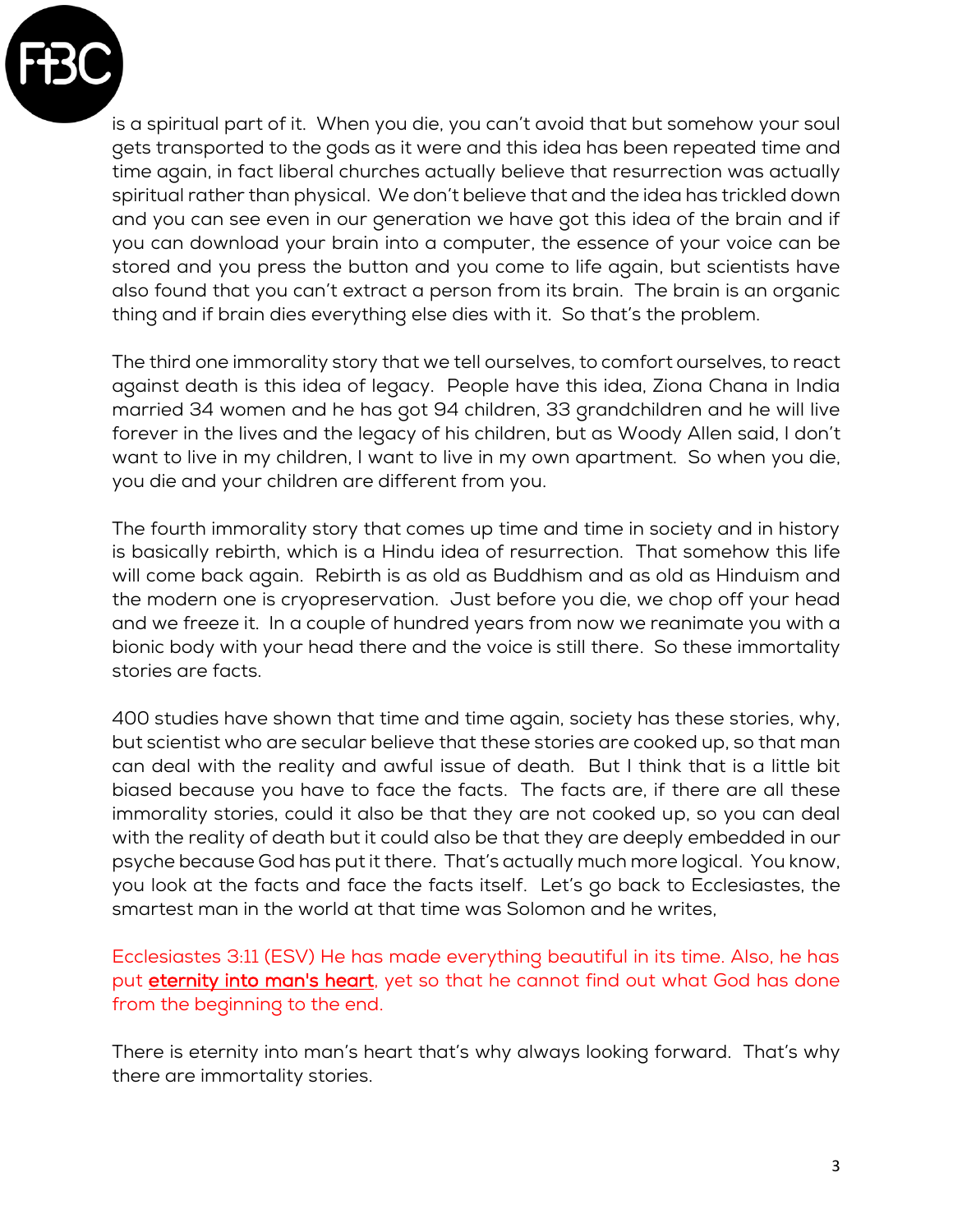

Ecclesiastes 3:14 (ESV) I perceived that whatever God does endures forever; nothing can be added to it, nor anything taken from it. God has done it, so that people fear before him.

The fear of death is important. It is actually put into our hearts, so that we will turn to him. That's actually the purpose of life. So therefore the facts of immortality comes out. Paul in the earlier part of this chapter says,

1 Corinthians 15:3-6 (ESV) For I delivered to you as of first importance what I also received: that Christ died for our sins in accordance with the Scriptures, 4 that he was buried, that he was raised on the third day in accordance with the Scriptures, 5 and that he appeared to Cephas, then to the twelve. 6 Then he appeared to more than five hundred brothers at one time, most of whom are still alive, though some have fallen asleep.

If you go back there is solid proof. There are 500 people who have actually seen the risen Christ and then if you look at it, 75% of non-Christian scholars also believe that the tomb was empty. There is nobody in the tomb. The changed life of the disciples, these 500 plus people like Paul and James, people who are totally against Jesus, there whole life is completely changed. These are historical facts, which time and time secular people refuse to accept.

What is the process of immortality? Let's look at the process. It is a process which we will all face one day

1 Corinthians 15:51-52 (ESV) Behold! I tell you a mystery. We shall not all sleep, but we shall all be changed, 52 in a moment, in the twinkling of an eye, at the last trumpet. For the trumpet will sound, and the dead will be raised imperishable, and we shall be changed.

For a lot of us we will probably be dead, but it is okay we will be raised and when we will be raised, we will be raised imperishable. We will not rot again. We will be different.

1 Corinthians 15:42-44 (ESV) So is it with the resurrection of the dead. What is sown is perishable; what is raised is imperishable. 43 It is sown in dishonor; it is raised in glory. It is sown in weakness; it is raised in power. 44 It is sown a natural body; it is raised a spiritual body. If there is a natural body, there is also a spiritual body.

What Paul is trying to do is, people would say this is not logical when you die it means you die. Paul is saying, look at the seed. It is an analogy of the seed. During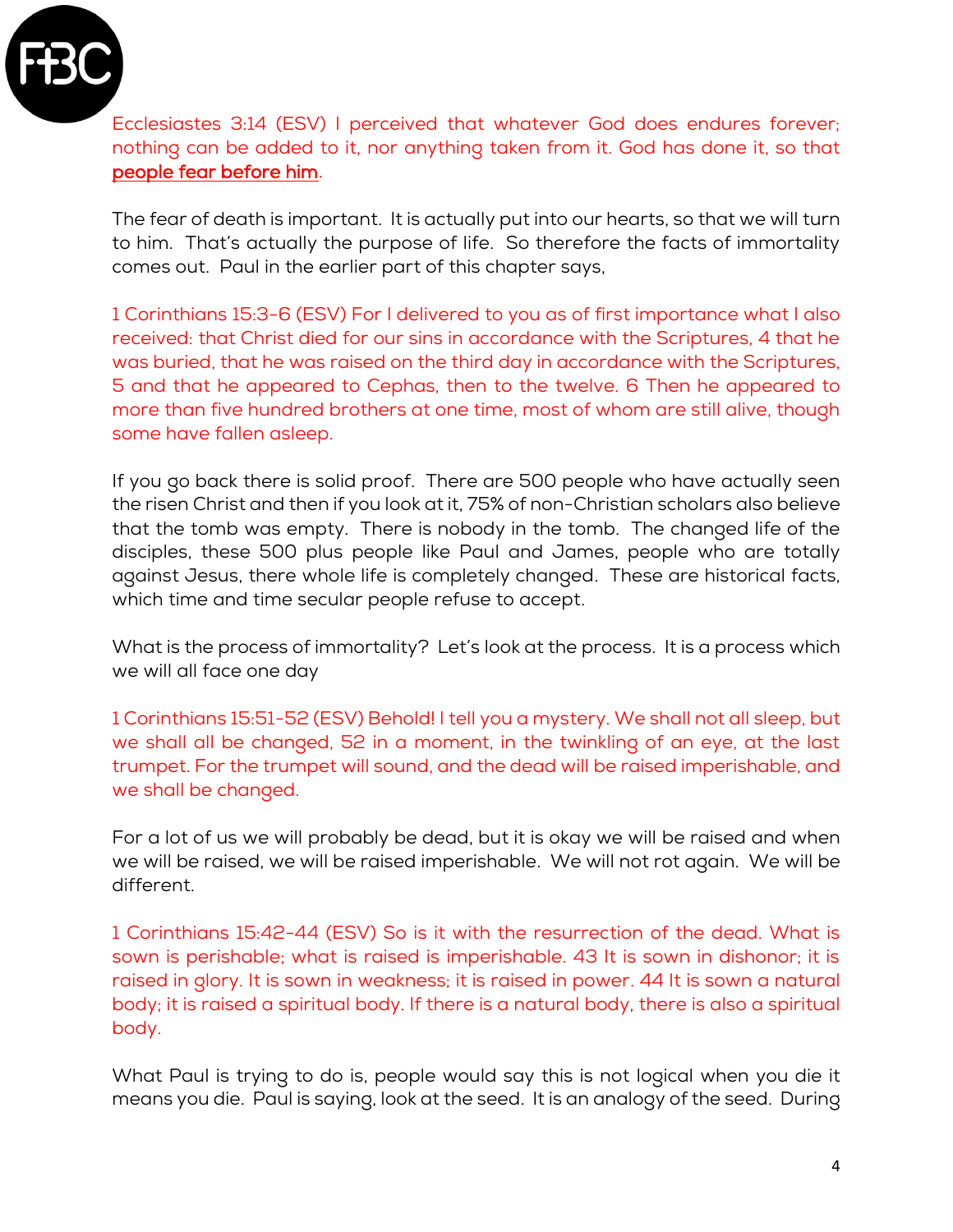

World War II William Barkley writes of a church in England and they were having a harvest festival, thanking God for the harvest and they actually got up all the corn and lot of presents to go and celebrate and then just at that time the siren came on and the Nazi's came and bomb and the whole church was blown to bits, nothing was left behind. Few months later on, the corn that was blown up started to grow, up sheaves and sheaves of corn. The Nazi bombs could not destroy life. You know why, life is in the seed but the seed has to die. For the seed to die and then life comes and Paul is saying, look what is sown is a perishable body so that when you come up again, it will be life. You cannot stop life. Jesus said, you cannot stop life. What is sown looks terrible, it goes into ground but it will come up again and the pattern of this is Jesus. He says,

1 Corinthians 15:47-49 (ESV) The first man was from the earth, a man of dust; the second man is from heaven. 48 As was the man of dust, so also are those who are of the dust, and as is the man of heaven, so also are those who are of heaven. 49 Just as we have borne the image of the man of dust, we shall also bear the image of the man of heaven.

Which means the first man is Adam, he is of the dust and as he dies so shall we, its natural. It follows that pattern. Just as we are born in Adam's image, Adam's mortality, Adam's weakness, Adam's pain and suffering, we will also bear the second man, Jesus. Just as he died and rose again, we made after the image of the second man will similarly rise.

1 Corinthians 15:53 (ESV) For this perishable body must put on the imperishable, and this mortal body must put on immortality.

That's how he declares, it is going to happen and that's what happens with the tomb when the stone was moved away, death was rolled away.

### 2. The Sting of Death is Removed

1 Corinthians 15:54-55 (ESV) When the perishable puts on the imperishable, and the mortal puts on immortality, then shall come to pass the saying that is written: "Death is swallowed up in victory." 55 "O death, where is your victory? O death, where is your sting?" 56The sting of death is sin, and the power of sin is the law

These are powerful words but if you look at the world, you look at Steven Hawkings, he says, I regard the brain as a computer which will stop working when its components fail. There is no heaven or afterlife for broken down computers; that is a fairy story for people afraid of the dark.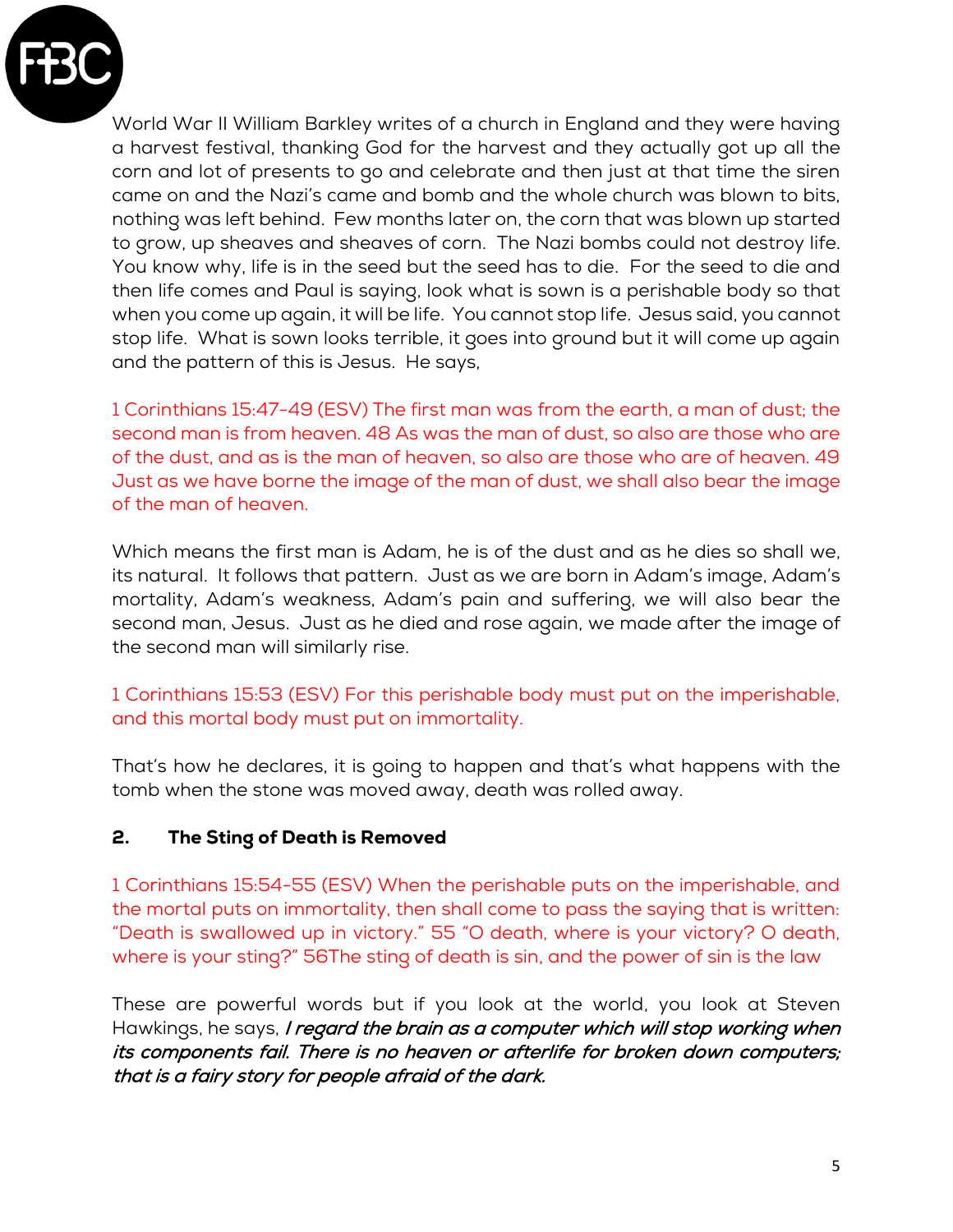

That's what he says, so therefore just as when you die your computer stops. Epicurus, a Greek philosopher writes similar sentiments and these things are actually coming back in the minds of the secular world, "Death does not concern us, because as long as we exist, death is not here. And once it does come, we no longer exist."

So according to him, it is not logical for you to worry about death. When the death comes you will not be there. Modern philosopher Ludwig Wittgenstein writes, Death is not an event in life we do not live to experience death.

So death is actually like a book. A book has front cover and back cover they say and where are you, you are in the pages in between. It is a big stupid because if you look at the order of life, God gives various orders of life. If you are a plant, when someone play the piano, they can't even hear it. If you are an animal you might and if human you would love it. There are different orders of life which are able to capture and understand the reality. The greater order of life is a greater encapsulation of reality. The chimpanzee will not worry about death. Death for them is like end of the book. They only exist within the covers of the book and what secular philosophers are saying that, we are like animals, which is totally unacceptable from a logical point of view.

So what's the big deal about death. The big deal about death is, it is like a scorpion with a sting. If death is just death, when you transition from one part of life to another, it is not a problem, I agree with you but the Bible says,

### 1 Corinthians 15:56 (ESV) The sting of death is sin, and the power of sin is the law

That's the problem, it is death. Why is it that when the baby is born all of us get excited, we bring presents. We go to the hospital and everybody is rejoicing, but when somebody dies we do the opposite. Because instinctively it is not the backend of a book, we all believe there is something else going on. In fact, there was a study done on mortality. 22 municipal judges in Tucson, Arizona. Half of them were controlled group and the other half was the experimental group. What they did was, we gave them questions that made half the judges think about death. That's all, just think about death. After that, then they set them in the court and they had to pronounce the bail for prostitutes caught in Tucson, Arizona and they found that the average bond or bail set by the controlled judges was \$50, but the ones who are reminded of death their bond is \$455. Why? Because if you are not reminded of death then you think death is nothing. So the reminders of death reinforce notions of morality. You don't just die, you have to face something after death. That's why death is terrifying. Because everything you have done in life, there is a price to pay. There is a judgement. That's why the sting of death is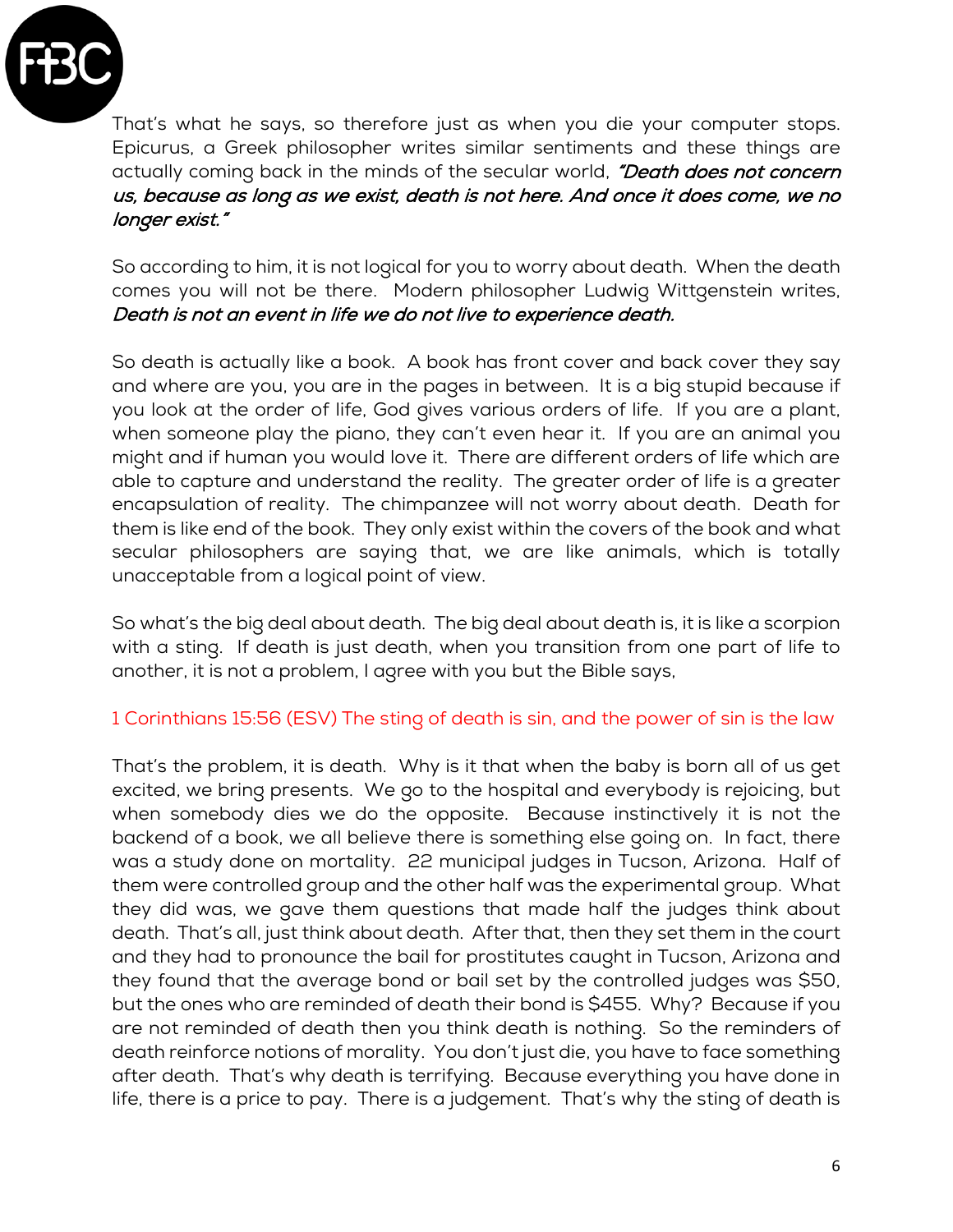

sin. That's why Lady Macbeth in Shakespeare walks around saying, out damn spot, out I say. She murdered people and every time she washes her hand; she cannot wash the blood away because there is guilt and guilt of sin is a sting of death.

The law says, the sting of death is sin and the power of sin is actually ironically the law. The law is spiritual. You can't obey it entirely. There is no mercy under the law. There is no part of the law that tells you, give you chance, and every sin has a punishment. You can't even break the traffic rules of Kuala Lumpur. The law says every transgression has a punishment. So the law is like a wall and sin takes you and smashes you against the wall because you are trying to break the wall and the wall will break your head. You either smash against the wall, it will break your head or you try to climb the wall and the wall is so tall, you will never climb it and you will fall down, you die. That's what gives the power of sin is given by law of God.

In fact, the law is so powerful,

Romans 7:8-9 (ESV) But sin, seizing an opportunity through the commandment, produced in me all kinds of covetousness. For apart from the law, sin lies dead. 9 I was once alive apart from the law, but when the commandment came, sin came alive and I died.

So you have this nexus, law, sin and death. Death is terrifying because of sin and what gives terror, such force is the entire law of God that stands by. Jonathan Edwards says, all three are like three balls of steel and they are dragging you down further and further and further down into the abyss which is judgement, but thanks be to God who gives us victory through our lord Jesus Christ and here he is. This is the victory because why should mortality be swallowed up by immorality, because there is a prophesy by two prophets. One of them is Isaiah, the second one is Hosea. Isaiah prophesized 700 years before the coming of Christ and the first one it says

Isaiah 25:7-8 (ESV) And he will swallow up on this mountain the covering that is cast over all peoples, the veil that is spread over all nations. 8 He will swallow up death forever; and the Lord God will wipe away tears from all faces and the reproach of his people he will take away from all the earth, for the Lord has spoken.

The second one is, o death where is your victory, o death where is your sting. This is actually taken from Hosea who actually prophesized to the Northern Kingdom. Paul actually alters the words a little bit to suit his purposes,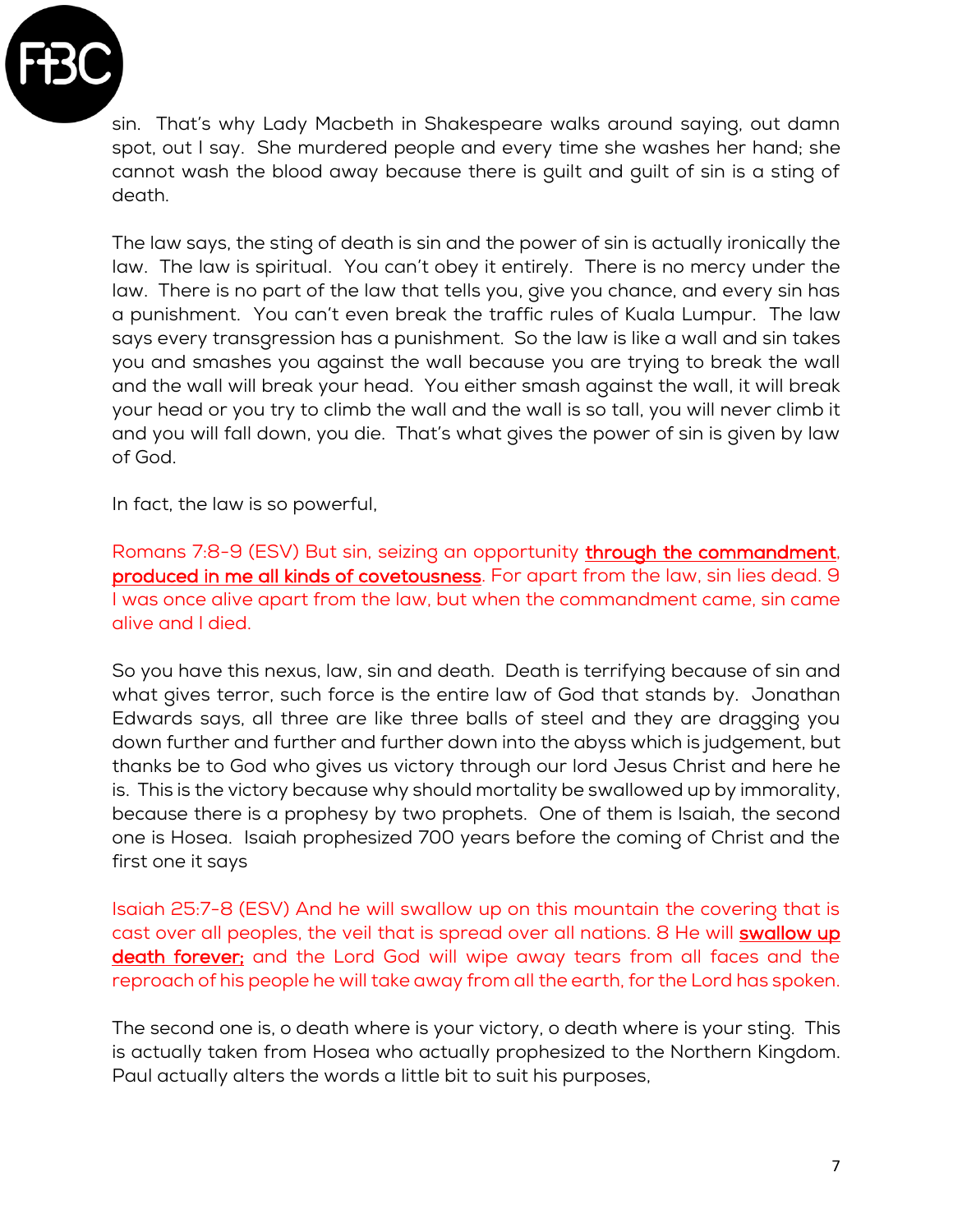

Hosea 13:14 (ESV) I shall ransom them from the power of Sheol; I shall redeem them from Death. O Death, where are your plagues? O Sheol, where is your sting? Compassion is hidden from my eyes.

So 700 years before Christ comes, God already tells us he is going to pay a ransom. He is not just going to make the skin disappear, he is going to ransom and the ransom is the body of Christ. So therefore today the sting of death is sin, the power of sin is the law and what we actually have is a stingless death. Paul is actually standup and giving a taunt. Ernest Becker says, all of us are so terrified of death we hide here and there, all sorts of immortality stories, Paul's approach to death is different, he stands up to death and say, where is your victory, where is your sting. It is a taunt based on what Christ has done. That is what every Christian should standup today on Easter. That's the kind of victory that we sing about on Easter.

# 3. Your Life Beings to Matter

58 Therefore, my beloved brothers, be steadfast, immovable, always abounding in the work of the Lord, knowing that in the Lord your labor is not in vain.

Therefore means because you are going to be immortal, because the sting is removed from death, your labor is not in vain, which means the whole idea is that death takes away meaning. Ernest Becker writes,

The fear of death that humans experience, though, lies not so much in the death of the body but in the death of meaning, for it is meaning that defines the human self and society.

Meaning in life is very-very important to human soul. We all drive meaning from our professions, from our families, from our projects. Our human spirit desires immortality, the desire for meaning which gives meaning to life. In fact, the goals in life make you more stressed out. If we look at Michael Phelps, in between winning the last Olympics, his coach told him,

'Michael, you have all the money that anybody your age could ever want or need; you have a profound influence in the world; you have free time - and you're the most miserable person I know.'" Bill Bowman

Why, because his meaning of life is to be focused on another Olympic gold medal and somehow somewhere the Olympic gold medals are going to stop one day. He has fixed his meaning on that. You can't avoid that. We will do whatever it takes to get meaning. Ernest Shackleton, world famous explorer about 100 years ago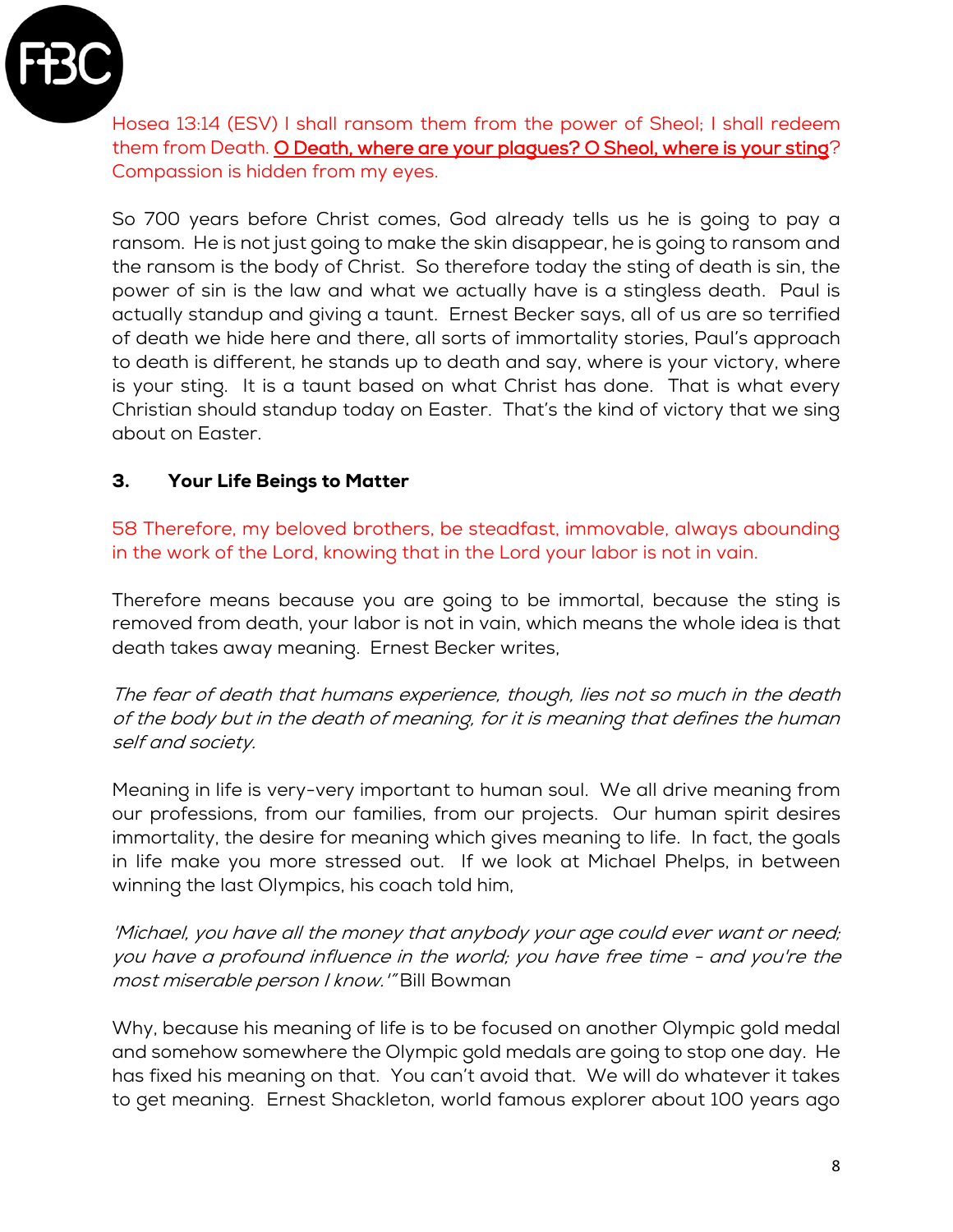

and he sailed his ship to cross the Antarctica. Before he sailed he put on an advertisement

"Men wanted: for hazardous journey. Small wages, bitter cold, long months of complete darkness, constant danger, safe return doubtful. Honour and recognition in case of success. - Sir Ernest Shackleton"

In fact the author writes, all of England lined up. People lined up because honor and recognition, because people are looking for some sort of meaning to their lives. Hugh Hefner at a height of a huge playboy empire. He has got a huge mansion and then towards the end of his life, he goes to bed at 9:30 at night, no girls next to him. He spends all his time reading the 2485 volumes of scrapbooks of him having sex with these women, him living a good life and all he can do at the final years is just look back at the scrapbooks. Because somehow no matter how successful you are, the only thing you have got is to look back at your scrapbook. You could be the most successful surgeon in the world, but when your eyes give way, your hands give way you look back.

Suicide rates have increased throughout the world. Because if you fix your meaning to something that will not last, when that something ends you will be like Hugh Hefner looking back and you've got no other reason to live. This is a study published in a general of American Medical Association psychiatry division in 2016 to look at nurses. There are about 89708 women who are basically nurses and they want to look at the suicide rates, because suicide rates among nurses are pretty high because they deal with horrible people called doctors. They look at those and they found that the most important factor that actually predicted or corelated with the suicide rate was attending a church service. If you attended church service or religious service, your suicide rate is five times lower, more important than:

- marital status,
- other group participation,
- number of close friends,
- number of close relatives,
- number of close friends seen at least once per month,
- number of close relatives seen at least once per month.

Nothing correlates compared to something that will last beyond your lives. So,

58 Therefore, my beloved brothers, be steadfast, immovable, always abounding in the work of the Lord, knowing that in the Lord your labour is not in vain.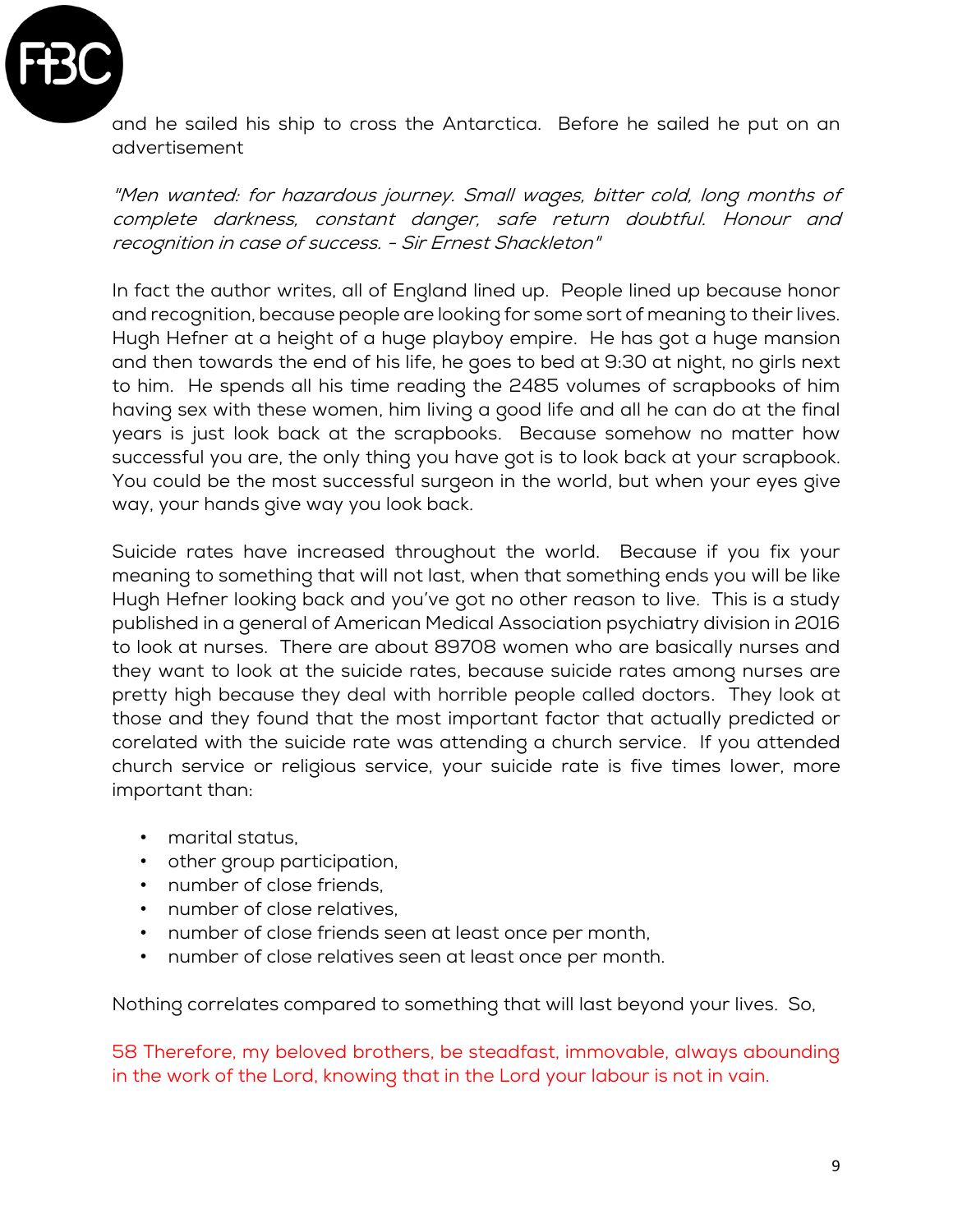

Whatever you do is going to count and sometimes there is a contradiction if you look in the scriptures. Sometimes Paul fears that his labor is in vain.

Galatians 4:10-11 (ESV) You observe days and months and seasons and years! 11 I am afraid I may have labored over you in vain.

Philippians 2:16 (ESV) holding fast to the word of life, so that in the day of Christ I may be proud that I did not run in vain or labor in vain.

1 Thessalonians 3:5 (ESV) For this reason, when I could bear it no longer, I sent to learn about your faith, for fear that somehow the tempter had tempted you and our labor would be in vain.

Here we have an apparent contradiction, sometimes he is afraid that he labored in vain and in Corinthians it says, knowing that in the Lord your labor is not in vain and the reason is because he is worried, the fruits of his labor in this life because when you actually minister in the church, it doesn't necessarily depend on you, you can share the gospel but the people can walkaway, they have free will. They can decide. So therefore he is worried that even though he has worked so hard, they may walkaway and his labor was in vain, but looking at this,

# that in the Lord your labor is not in vain 1 Cor 5:58

it is in the context of eternity. Even if you serve in a church that had three people left in the end, it was the labor done for him, in him, by him, it will not be in vain. Johannes Vermeer lived in Netherlands and he was a painter but not a successful one. In fact, his wife always nag him because of financial problems. So besides his painting he had to be innkeeper, he had to do another job and he died because of financial pressure. His painting of "Young Woman Seated at the Virginal" sold at an auction of \$30 million in 2004, but he died poor.

Sometimes good work is only recognized when you die. This is a sad part. If you are working for something and you are not the best and you don't sat the accolades and you don't have the self-esteem because people are too stupid to see how clever you are. Because therefore we are immortal, because the issue of sin is dealt with, your labor is not in vain brothers and sisters.

### Ephesians 2:10 (ESV) For we are his workmanship, created in Christ Jesus for good works, which God prepared beforehand, that we should walk in them.

Workmanship is actually masterpiece. We are his masterpiece. We are like the best painting. God works on every aspect of our personality, every aspect of our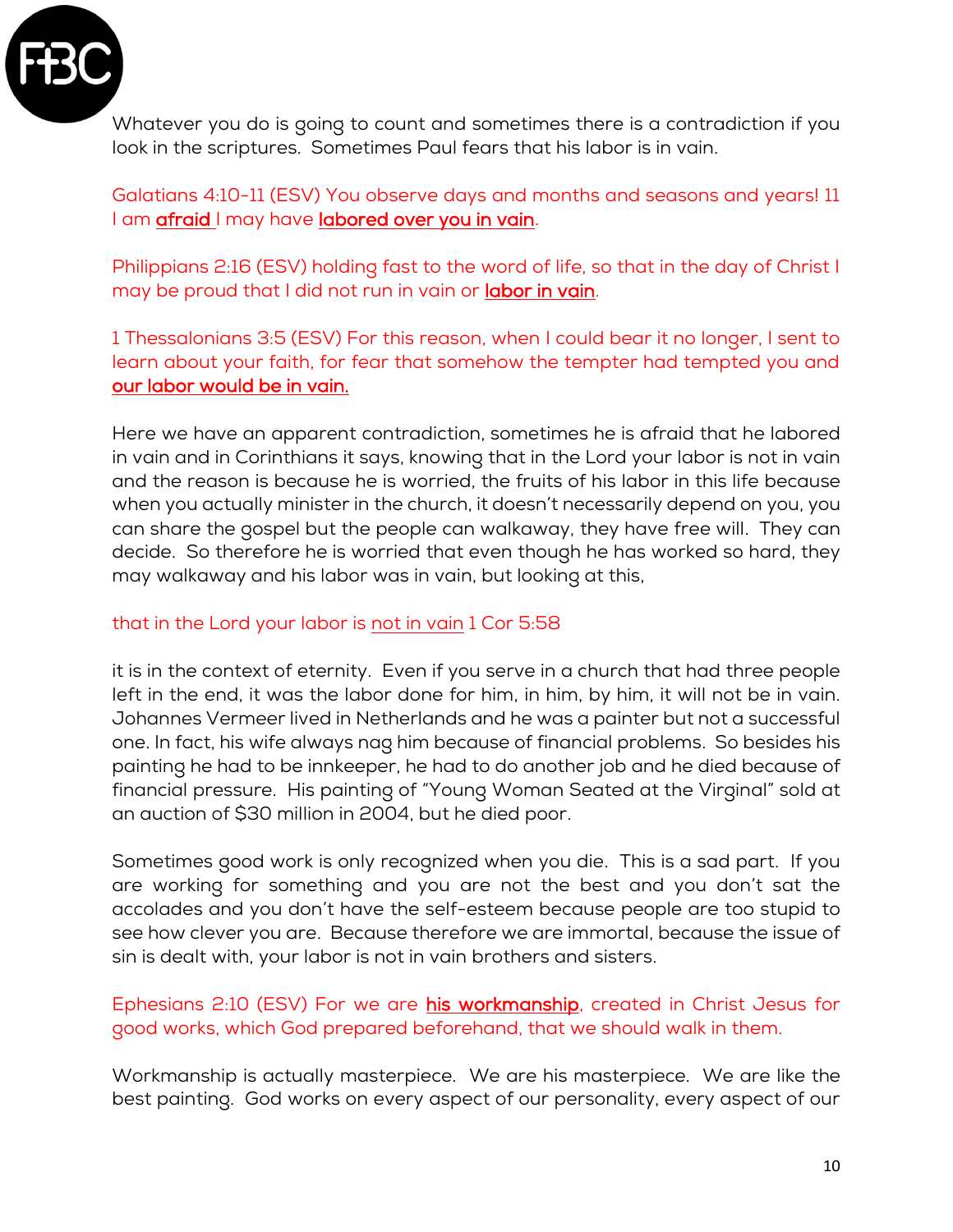

character, every work that you do. As a collective body, we reflect the kind of masterpiece, so we have to interact together to become the masterpiece which we as designers to be the masterpiece, so that when the world looks at us, we will encapsulate the body and beauty of Jesus Christ because not every single one of you, a single person cannot do that. We could only reflect that in the body.

We are created for God, so that the world will look at us and find salvation. You never know the kind of affect we are going to have. If you look at John Calvin, he is like one of two people responsible for all that is good in the reformation. If we look at USA's constitution

We hold these truths to be self-evident: that all men are created equal; that they are endowed by their Creator with certain unalienable rights; that among these are life, liberty and the pursuit of happiness (Thomas Jefferson)

They got this idea from John Calvin. Calvin is the one who started this idea that men are created equal, men can read the Bible for themselves, men can decide their futures. Puritans are the ones who influenced Thomas Jefferson to writes this. Years later on the effect comes and in fact Calvin represents a perfect idea of what the meaning of life is. When he died, after all the accolades he had, he had very specific instructions, you burry me in an unmarked grave. Because the works that he has done is rewarded by our Lord Jesus Christ. He doesn't need you to recognize him 200 years later on. There is somebody who looks at you, every single thing that you do, to honor and glorify our lord Jesus Christ, our single bit, He will not let you go.

There no longer is a stone that seals my hope within a grave. Each regret and fear that gripped my heart has all been rolled away. Like the rising of the morning sun, let rescued ones resound: "Hallelujah! The tomb is empty now!"

I am going to pray a prayer that was Paul's prayer. He prays that the eyes of your heart be enlightened.

Ephesians 1:19-21 (ESV) and what is the immeasurable greatness of his power toward us who believe, according to the working of his great might 20 that he worked in Christ when he raised him from the dead and seated him at his right hand in the heavenly places, 21 far above all rule and authority and power and dominion, and above every name that is named, not only in this age but also in the one to come.

All the ammunition in the world can take away life, but cannot produce life. When God raised Jesus from the dead, the power is so immense. That same power is